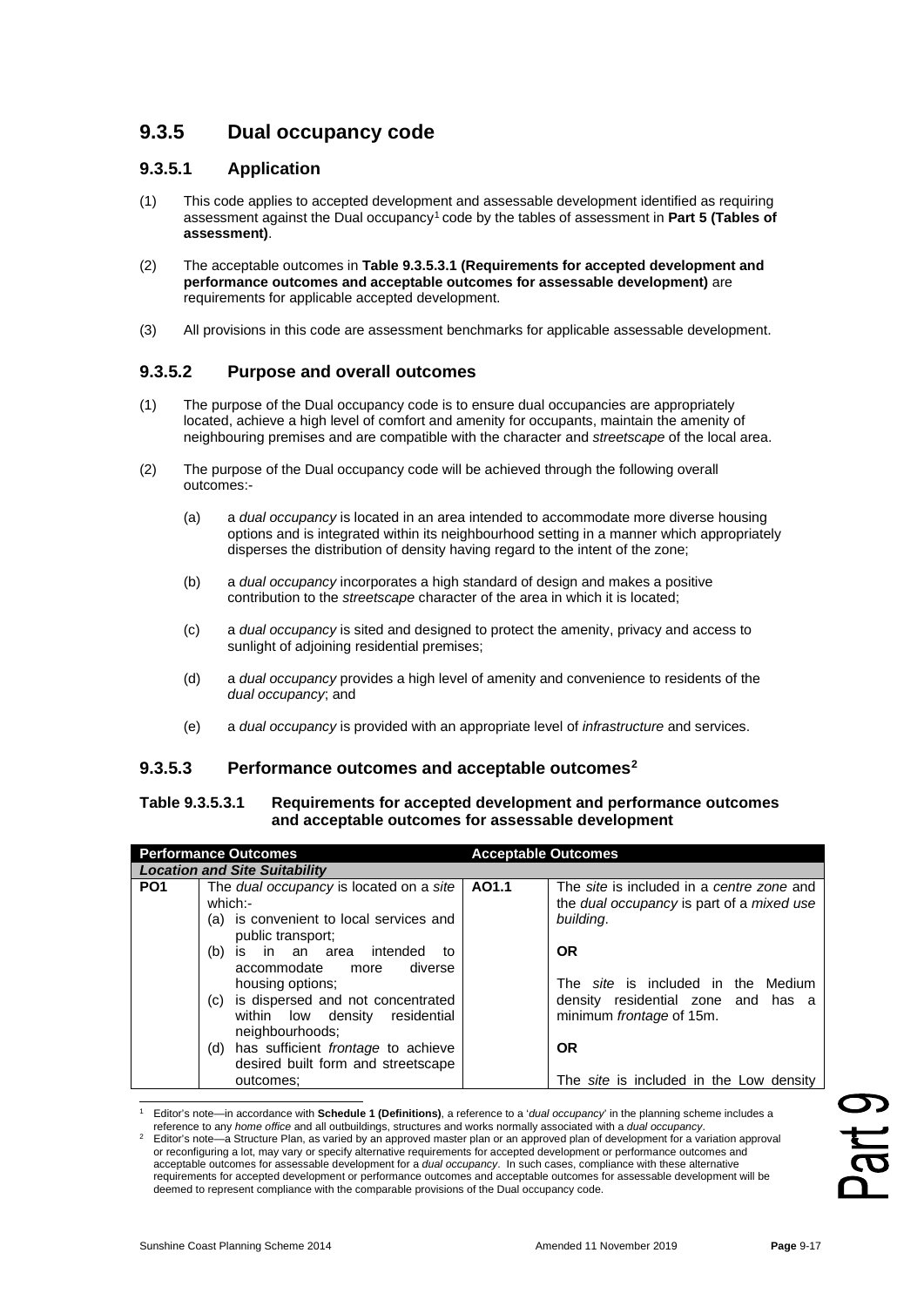|                 | <b>Performance Outcomes</b>                                                                                                                                                                                                                                                                                                                                                                                                                                                                                                                                                                                  | <b>Acceptable Outcomes</b> |                                                                                                                                                                                                                                                                                                                                                                                                                                                                                 |
|-----------------|--------------------------------------------------------------------------------------------------------------------------------------------------------------------------------------------------------------------------------------------------------------------------------------------------------------------------------------------------------------------------------------------------------------------------------------------------------------------------------------------------------------------------------------------------------------------------------------------------------------|----------------------------|---------------------------------------------------------------------------------------------------------------------------------------------------------------------------------------------------------------------------------------------------------------------------------------------------------------------------------------------------------------------------------------------------------------------------------------------------------------------------------|
|                 | (e) has sufficient area and dimensions<br>to accommodate the use (including<br>associated<br>parking,                                                                                                                                                                                                                                                                                                                                                                                                                                                                                                        |                            | residential zone, other than in Precinct<br>LDR-1 (Protected Housing Area).                                                                                                                                                                                                                                                                                                                                                                                                     |
|                 | access,<br>landscapes<br>and<br>setback<br>requirements); and<br>(f)<br>is not steep and is otherwise<br>suitable<br>for<br>the<br>proposed<br>development.                                                                                                                                                                                                                                                                                                                                                                                                                                                  | AO1.2                      | Where located on a <i>site</i> included in the<br>Low density residential zone, other than<br>in Precinct LDR-1 (Protected Housing<br>Area) and there is no approved plan of<br>development (nominating dual occupancy<br>lots), the site:-<br>(a) has a minimum area of 800m <sup>2</sup> ,<br>exclusive of any access strip;<br>(b) does<br>not<br>adjoin<br>another<br>lot<br>developed or approved for a dual<br>occupancy; and<br>has a slope of not more than 15%.<br>(C) |
|                 |                                                                                                                                                                                                                                                                                                                                                                                                                                                                                                                                                                                                              |                            | <b>OR</b>                                                                                                                                                                                                                                                                                                                                                                                                                                                                       |
|                 |                                                                                                                                                                                                                                                                                                                                                                                                                                                                                                                                                                                                              |                            | Where located on a site included in the<br>Low density residential zone, other than<br>in Precinct LDR-1 (Protected Housing<br>Area), the lot is nominated as a dual<br>occupancy lot on an approved plan of<br>development.                                                                                                                                                                                                                                                    |
|                 |                                                                                                                                                                                                                                                                                                                                                                                                                                                                                                                                                                                                              |                            | Note-A reference to an approved plan of<br>development in AO1.2 above, only applies to<br>an approved plan of development which<br>nominates dual occupancy lots.                                                                                                                                                                                                                                                                                                               |
|                 | <b>Site Cover and Density</b>                                                                                                                                                                                                                                                                                                                                                                                                                                                                                                                                                                                |                            |                                                                                                                                                                                                                                                                                                                                                                                                                                                                                 |
| <b>PO2</b>      | The dual occupancy:-<br>(a) is of a scale that is compatible with<br>surrounding development;<br>(b) does not present an appearance of<br>bulk to adjacent premises, road or<br>other areas in the vicinity of the<br>site;<br>maximises opportunities for the<br>(C)<br>retention of existing vegetation and<br>allows for soft landscapes between<br>buildings and the street;<br>(d) allows for adequate area at ground<br>level for outdoor recreation,<br>entertainment, clothes drying and<br>other site facilities; and<br>(e) facilitates<br>on-site<br>stormwater<br>vehicular<br>management<br>and | AO2.1<br>AO2.2             | The site cover of the dual occupancy<br>does not exceed:-<br>(a) 50% where a single storey dual<br>occupancy;<br>(b) 40% where the dual occupancy is 2<br>or more storeys in height; or<br>(c) 50% for the ground floor and 30% for<br>the upper floors where the dual<br>occupancy is 2 or more storeys in<br>height.<br>The maximum number of bedrooms per<br>dwelling in the dual occupancy does not<br>exceed 3.                                                            |
|                 | access.                                                                                                                                                                                                                                                                                                                                                                                                                                                                                                                                                                                                      |                            |                                                                                                                                                                                                                                                                                                                                                                                                                                                                                 |
|                 | <b>Streetscape Character</b>                                                                                                                                                                                                                                                                                                                                                                                                                                                                                                                                                                                 |                            |                                                                                                                                                                                                                                                                                                                                                                                                                                                                                 |
| PO <sub>3</sub> | The dual occupancy is designed and<br>constructed to:-<br>(a) provide an attractive address to all<br>street frontages;<br>(b) make a positive contribution to the<br>preferred streetscape character of<br>the locality;<br>(c) provide shading to walls and<br>windows of the dual occupancy;                                                                                                                                                                                                                                                                                                              | AO3.1                      | Each dwelling has an individual design<br>such that the floor plan is not a mirror<br>image of the adjoining dwelling and<br>includes distinct external design elements<br>(e.g. variations in roof line, facade,<br>treatment or position of main entrances<br>and garages, window treatments and<br>shading devices).                                                                                                                                                         |
|                 | (d) minimise<br>opportunities<br>for<br>residents to overlook the private<br>open space areas of neighbouring<br>premises; and<br>(e) maximise the retention of existing<br>mature trees within the frontage                                                                                                                                                                                                                                                                                                                                                                                                 | AO3.2                      | The dual occupancy is setback at least<br>4.5 metres from any street frontage, with<br>any garage or carport associated with the<br>dual occupancy setback at least 6<br>metres.                                                                                                                                                                                                                                                                                                |
|                 | setback, to<br>retain streetscape<br>character.                                                                                                                                                                                                                                                                                                                                                                                                                                                                                                                                                              | AO3.3                      | Any garage or carport is setback a<br>minimum of 1.5 metres from the main                                                                                                                                                                                                                                                                                                                                                                                                       |

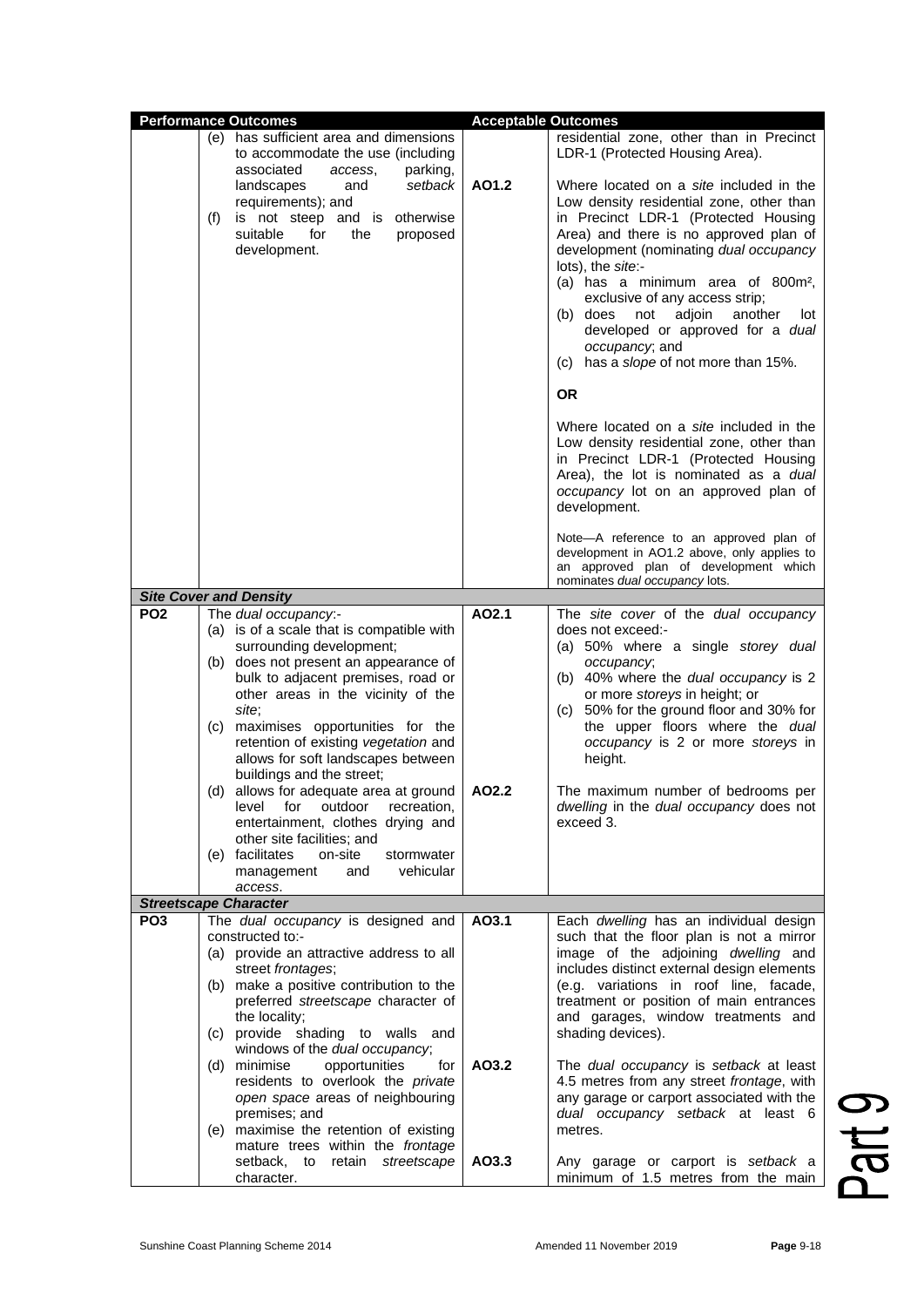| <b>Performance Outcomes</b> |                                                                                                                                                                                                                                                                                                                                                                                                                                                                                                                                                                           | <b>Acceptable Outcomes</b> |                                                                                                                                                                                                                                                                                                                                                                                                                                        |
|-----------------------------|---------------------------------------------------------------------------------------------------------------------------------------------------------------------------------------------------------------------------------------------------------------------------------------------------------------------------------------------------------------------------------------------------------------------------------------------------------------------------------------------------------------------------------------------------------------------------|----------------------------|----------------------------------------------------------------------------------------------------------------------------------------------------------------------------------------------------------------------------------------------------------------------------------------------------------------------------------------------------------------------------------------------------------------------------------------|
|                             |                                                                                                                                                                                                                                                                                                                                                                                                                                                                                                                                                                           |                            | face of the associated dwelling, or in line<br>with the main face of the associated<br>dwelling, where the dwelling incorporates<br>a front verandah or portico projecting<br>forward of the main face or faces.                                                                                                                                                                                                                       |
|                             |                                                                                                                                                                                                                                                                                                                                                                                                                                                                                                                                                                           | AO3.4                      | The <i>dual</i> occupancy is setback from any<br>side or rear property boundary in<br>accordance with the boundary clearance<br>provisions of the QDC MP1.3.                                                                                                                                                                                                                                                                           |
|                             | <b>Private Open Space</b>                                                                                                                                                                                                                                                                                                                                                                                                                                                                                                                                                 |                            |                                                                                                                                                                                                                                                                                                                                                                                                                                        |
| PO <sub>4</sub>             | Sufficient <i>private</i><br>open<br>space<br>is<br>provided to allow for the amenity and<br>reasonable recreation needs of the<br>occupants of the dual occupancy.                                                                                                                                                                                                                                                                                                                                                                                                       | AO4                        | Each dwelling is provided with private<br>open space at ground level free of<br>buildings which:-<br>(a) is at least $50m^2$ in area;<br>(b) comprises not more<br>than<br>two<br>separate parts;<br>(c) has one part directly accessible from<br>the main living area which:-<br>is at least 25m <sup>2</sup> in area;<br>(i)<br>(ii) has a minimum dimension of 4<br>metres; and<br>(iii) has a maximum gradient of 1 in<br>20 (5%). |
|                             | <b>Setbacks to Canals and Artificial Waterways</b>                                                                                                                                                                                                                                                                                                                                                                                                                                                                                                                        |                            |                                                                                                                                                                                                                                                                                                                                                                                                                                        |
| PO <sub>5</sub>             | Buildings and structures are adequately<br>setback from canals and other artificial<br>waterways or waterbodies (e.g. lakes)<br>to:-<br>(a) protect the structural integrity of the<br>canal/waterway/waterbody<br>profile<br>and revetment wall; and<br>(b) ensure no unreasonable loss of<br>amenity occurs to adjacent land<br>and dwellings, having regard to:-<br>(i) privacy and overlooking;<br>(ii) views and vistas;<br>(iii) building<br>character<br>and<br>appearance; and<br>(iv) building massing and scale as<br>neighbouring<br>seen<br>from<br>premises. | AO <sub>5</sub>            | Buildings and structures exceeding 1<br>metre in height above ground level (other<br>than pool fencing which is at least 75%<br>transparent) are setback a minimum of<br>4.5 metres from the property boundary<br>adiacent to the canal or artificial<br>waterway/waterbody.                                                                                                                                                           |
| <b>Site Landscapes</b>      |                                                                                                                                                                                                                                                                                                                                                                                                                                                                                                                                                                           |                            |                                                                                                                                                                                                                                                                                                                                                                                                                                        |
| PO <sub>6</sub>             | The dual occupancy incorporates site<br>landscapes that:-<br>(a) provide an attractive landscape<br>setting for the enjoyment and                                                                                                                                                                                                                                                                                                                                                                                                                                         | AO6.1<br>AO6.2             | The site is fully landscaped with turf and<br>tree and shrub species.<br>At least 20% of the <i>site</i> is retained for soft                                                                                                                                                                                                                                                                                                          |
|                             | appreciation of residents;<br>(b) integrate the development into the<br>surrounding urban landscape;                                                                                                                                                                                                                                                                                                                                                                                                                                                                      |                            | landscapes (i.e. not used as hardstand<br>area).                                                                                                                                                                                                                                                                                                                                                                                       |
|                             | (c) effectively define<br>and<br>screen<br>private open space and service<br>areas;<br>(d) utilise locally native vegetation<br>species as the major planting                                                                                                                                                                                                                                                                                                                                                                                                             | AO6.3                      | A minimum 1 metre wide landscape strip<br>is provided along the full length of the<br>street frontage (excluding driveways and<br>pathways).                                                                                                                                                                                                                                                                                           |
|                             | theme; and<br>(e) maximise the retention of existing<br>mature trees in order to retain the<br>landscape character of the area.                                                                                                                                                                                                                                                                                                                                                                                                                                           | AO6.4                      | A 1.8 metre high solid screen fence is<br>provided along:-<br>(a) the full length of all rear site<br>boundaries; and<br>(b) the full length of all side site<br>boundaries to the front building line.                                                                                                                                                                                                                                |
|                             |                                                                                                                                                                                                                                                                                                                                                                                                                                                                                                                                                                           | AO6.5                      | Fences or walls are not provided along<br>street frontages.                                                                                                                                                                                                                                                                                                                                                                            |
|                             |                                                                                                                                                                                                                                                                                                                                                                                                                                                                                                                                                                           |                            | <b>OR</b>                                                                                                                                                                                                                                                                                                                                                                                                                              |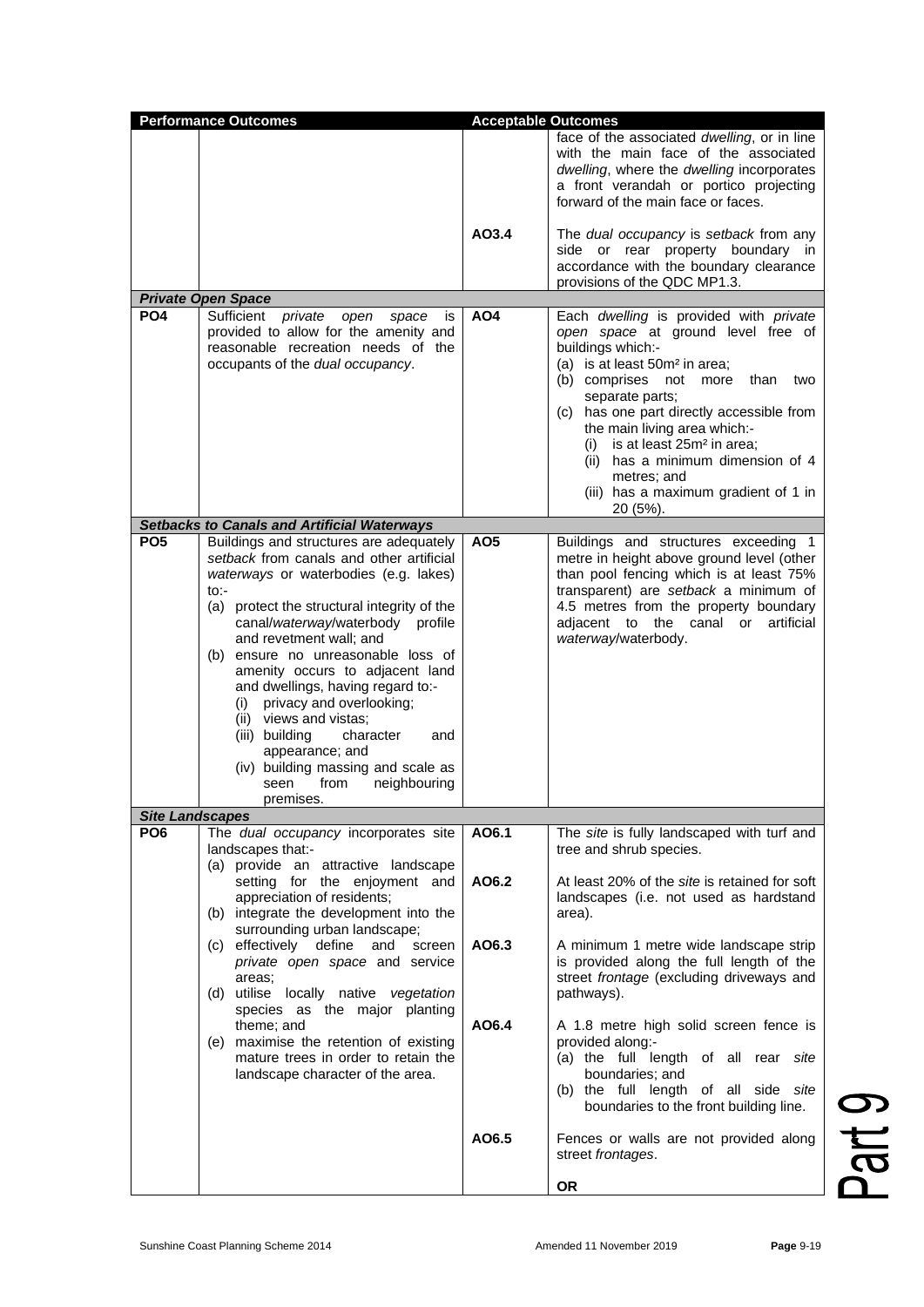|                 | <b>Performance Outcomes</b>                                                                                                                                                                                                                                                           | <b>Acceptable Outcomes</b> |                                                                                                                                                                                                                                                                                                                  |
|-----------------|---------------------------------------------------------------------------------------------------------------------------------------------------------------------------------------------------------------------------------------------------------------------------------------|----------------------------|------------------------------------------------------------------------------------------------------------------------------------------------------------------------------------------------------------------------------------------------------------------------------------------------------------------|
|                 |                                                                                                                                                                                                                                                                                       |                            | Fences or walls to street frontages are<br>not more than:-<br>(a) 1.8 metres high where the site is on<br>a major road; or<br>(b) 1.2 metres high where the site is not<br>on a major road.                                                                                                                      |
|                 | <b>Safety and Security</b>                                                                                                                                                                                                                                                            |                            |                                                                                                                                                                                                                                                                                                                  |
| PO <sub>7</sub> | The dual occupancy, including buildings<br>and outdoor spaces, is designed to<br>protect the personal security and safety<br>of residents by allowing for casual                                                                                                                      | AO7.1                      | Each dwelling has an entrance which is<br>clearly identifiable and visible from the<br>street and driveway.                                                                                                                                                                                                      |
|                 | surveillance.                                                                                                                                                                                                                                                                         | A07.2                      | The internal pathway network has clear<br>sightlines to the dwelling entrance and<br>street access points.                                                                                                                                                                                                       |
|                 | <b>Access and Car Parking</b>                                                                                                                                                                                                                                                         |                            |                                                                                                                                                                                                                                                                                                                  |
| PO <sub>8</sub> | Sufficient parking spaces are provided<br>on the site to cater for residents and<br>visitors.                                                                                                                                                                                         | AO8                        | A minimum of 2 (two) car parking spaces<br>are provided per dwelling, with at least 1<br>(one) car parking space capable of being<br>covered.<br>Note-car parking spaces may be provided in<br>a tandem configuration provided that all                                                                          |
|                 |                                                                                                                                                                                                                                                                                       |                            | spaces are wholly contained within the site<br>such that parked vehicles do not protrude into<br>the road reserve.                                                                                                                                                                                               |
| PO <sub>9</sub> | design and management of<br>The<br>access, parking and vehicle movement<br>on the site facilitates the safe and<br>convenient use of the dual occupancy<br>by residents and visitors.                                                                                                 | AO <sub>9</sub>            | Access driveways, internal circulation and<br>manoeuvring areas, and on-site car<br>parking<br>areas<br>designed<br>are<br>and<br>constructed in accordance with:-<br>(a) IPWEA Standard Drawings SEQ R-<br>049, R-050 and R-056 as applicable;<br>and<br>(b) AS2890 Parking facilities - Off-street<br>parking. |
|                 | <b>Services and Utilities</b>                                                                                                                                                                                                                                                         |                            |                                                                                                                                                                                                                                                                                                                  |
| <b>PO10</b>     | The dual occupancy is provided with,<br>and connected to, <i>infrastructure</i> and<br>services.                                                                                                                                                                                      | AO10                       | The dual occupancy is connected to the<br>reticulated water supply, sewerage and<br>telecommunications<br>infrastructure<br>networks and has an electricity supply.                                                                                                                                              |
| <b>PO11</b>     | The dual occupancy is provided with a<br>stormwater<br>management<br>system<br>which:-<br>(a) makes adequate provision for<br>drainage of the premises to a<br>lawful point of discharge; and<br>(b) conveys<br>external<br>catchment<br>stormwater<br>through<br>the<br>development. | A011                       | Where the dual occupancy is on a lot with<br>a finished level that falls to the road,<br>stormwater is:-<br>(a) piped to kerb and channel; or<br>(b) connected directly into the Council's<br>piped<br>stormwater<br>infrastructure<br>network.<br><b>OR</b>                                                     |
|                 |                                                                                                                                                                                                                                                                                       |                            | Where the dual occupancy is on a lot with<br>a finished level that falls away from the<br>road, stormwater is:-<br>(a) connected into an inter-allotment<br>drainage easement; or<br>(b) connected directly into the Council's<br>piped<br>infrastructure<br>stormwater<br>network.                              |
| <b>PO12</b>     | Development works and connections to<br>infrastructure<br>and<br>services<br>are<br>undertaken<br>accordance<br>in<br>with<br>accepted engineering standards and<br>complete<br>prior<br>to<br>the<br>are<br>commencement of the use.                                                 | AO12.1<br>AO12.2           | All development works are certified by a<br>Registered<br>Professional<br>Engineer<br>Queensland (RPEQ).<br>All connections to <i>infrastructure</i> and<br>services are in accordance with the<br>requirements<br>relevant<br>of<br>the<br>infrastructure entity.                                               |